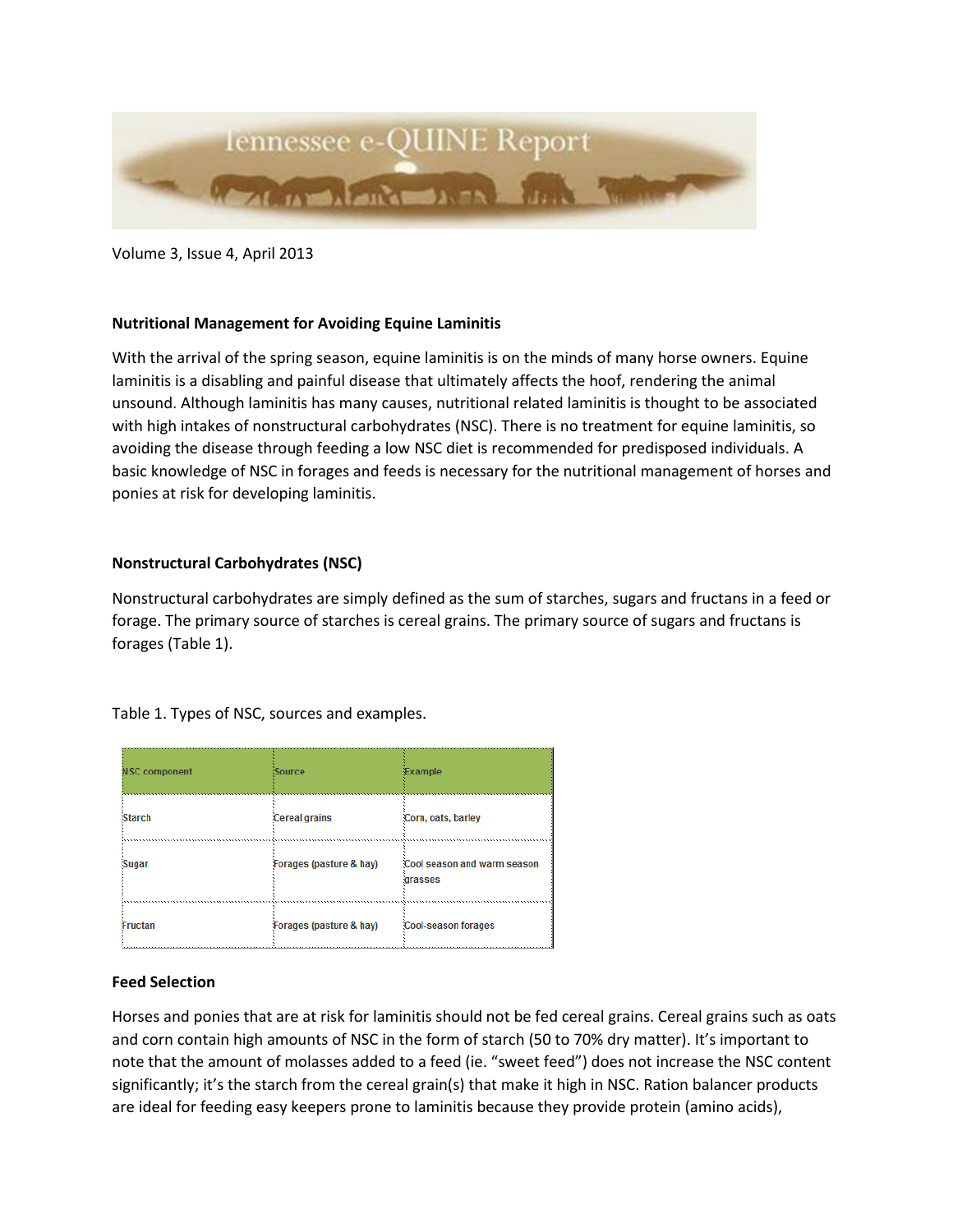vitamins and minerals to compliment forages without adding the extra starch and calories to the diet. Horses that are at risk for laminitis, but require calories to maintain weight, should be fed a low starch feed or diet. Nearly all feed manufacturers today offer a "low starch" feed where calories are provided by fat and fiber. Fat (vegetable oils, rice bran, etc.) are the safest way to add calories to the equine diet.

# **Forage and Hay Selection**

In general, forage NSC content ranges from less than 10% to around 30% (on a dry matter basis). The concentrations of NSC (primarily sugars) in forages vary widely due to a number of variables including plant species and stage of growth, and environmental factors including day length, sunlight, drought, frost and humidity. Since forage NSC is so variable, forage analysis is essential to selecting hay for equine predisposed to laminitis. The NSC of hay also depends on the time of day the forage was cut and drying conditions. Hay that is cut in the afternoon and dries quickly will be higher in NSC compared to hay that is cut in the morning and takes a long time to dry under humid conditions. The laboratory used by UT Extension does not provide analysis of NSC in forages at this time, but samples can be submitted directly to a commercial laboratory such as Equi-Analytical Laboratories. The terminology used for NSC analysis varies between laboratories so it's important to make sure you know what components are being measured and reported. Most equine researchers and veterinarians refer to Equi-Analytical Laboratories terminology (Table 2). For more information on collecting and submitting forage samples see the July 2011 Tennessee Equine Report.

| Term                               | <b>Components Analyzed</b> |
|------------------------------------|----------------------------|
| <b>Starch</b>                      | Starch only                |
| Ethanol soluble carbohydrate (ESC) | Sugars only                |
| Water soluble carbohydrates (WSC)  | Sugars + Fructan           |
| Nonstructural carbohydrates        | Starch + Sugar + Fructan   |

Table 2. Carbohydrate terminology used by Equi-Analytical Laboratories.

# **Pasture and Grazing Management**

It's usually not practical for horse owners to collect and submit pasture forage samples for NSC analysis because they are so variable. Instead, horse owners can manage turnout times to avoid grazing pastures when environmental conditions favor accumulation NSC in forage plants. The NSC content is highest in forages in the afternoon to early evening hours during the growing season, especially on sunny spring and autumn days that follow a cool night. The NSC content will be lower in forages located in shaded areas or on overcast or rainy days. Turnout should also be limited when pastures have been stressed from drought or frost. If horses cannot be confined to dry lots (preferably) or stalls, grazing muzzles can be used. Grazing muzzles are excellent tools because they restrict grazing while allowing exercise, and they can be left on 24/7.